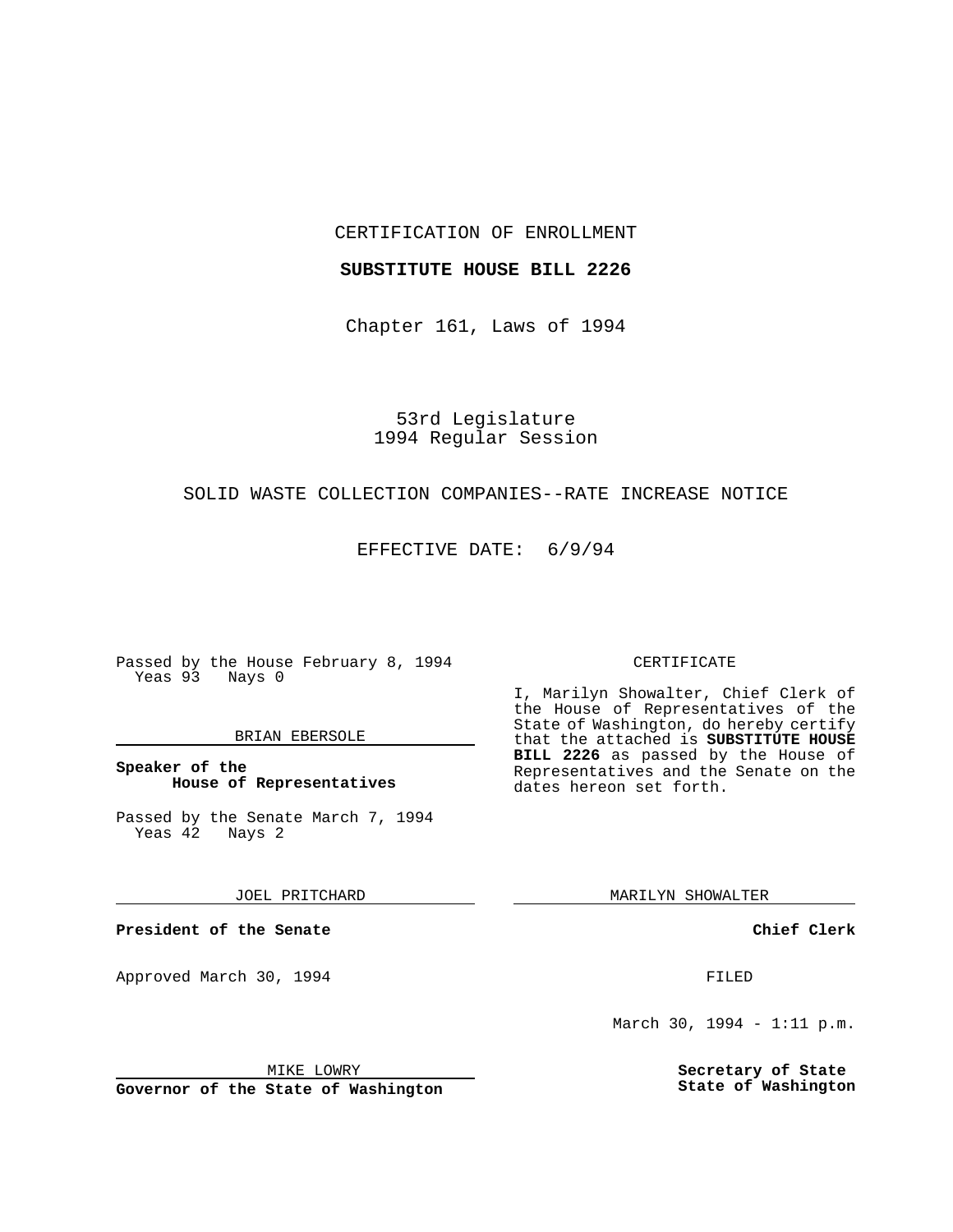# **SUBSTITUTE HOUSE BILL 2226** \_\_\_\_\_\_\_\_\_\_\_\_\_\_\_\_\_\_\_\_\_\_\_\_\_\_\_\_\_\_\_\_\_\_\_\_\_\_\_\_\_\_\_\_\_\_\_

\_\_\_\_\_\_\_\_\_\_\_\_\_\_\_\_\_\_\_\_\_\_\_\_\_\_\_\_\_\_\_\_\_\_\_\_\_\_\_\_\_\_\_\_\_\_\_

Passed Legislature - 1994 Regular Session

## **State of Washington 53rd Legislature 1994 Regular Session**

**By** House Committee on Environmental Affairs (originally sponsored by Representatives Horn, Rust and Cooke)

Read first time 01/24/94.

 AN ACT Relating to solid waste handling; adding a new section to chapter 35.21 RCW; adding a new section to chapter 35A.21 RCW; and creating a new section.

BE IT ENACTED BY THE LEGISLATURE OF THE STATE OF WASHINGTON:

 NEW SECTION. **Sec. 1.** The legislature finds that local governments and private waste management companies have significantly changed solid waste management services in an effort to preserve landfill space and to avoid costly environmental cleanups of municipal landfills. The legislature recognizes that these new services have enabled the state to achieve one of the nation's highest recycling rates.

 The legislature also finds that the need to pay for the cleanup of past disposal practices and to provide new recycling services has caused solid waste rates to increase substantially. The legislature further finds that private solid waste collection companies regulated by the utilities and transportation commission are required to provide public notice but that city-managed solid waste collection systems are not. The legislature declares it to be in the public interest for city-managed systems to provide public notice of solid waste rate increases.